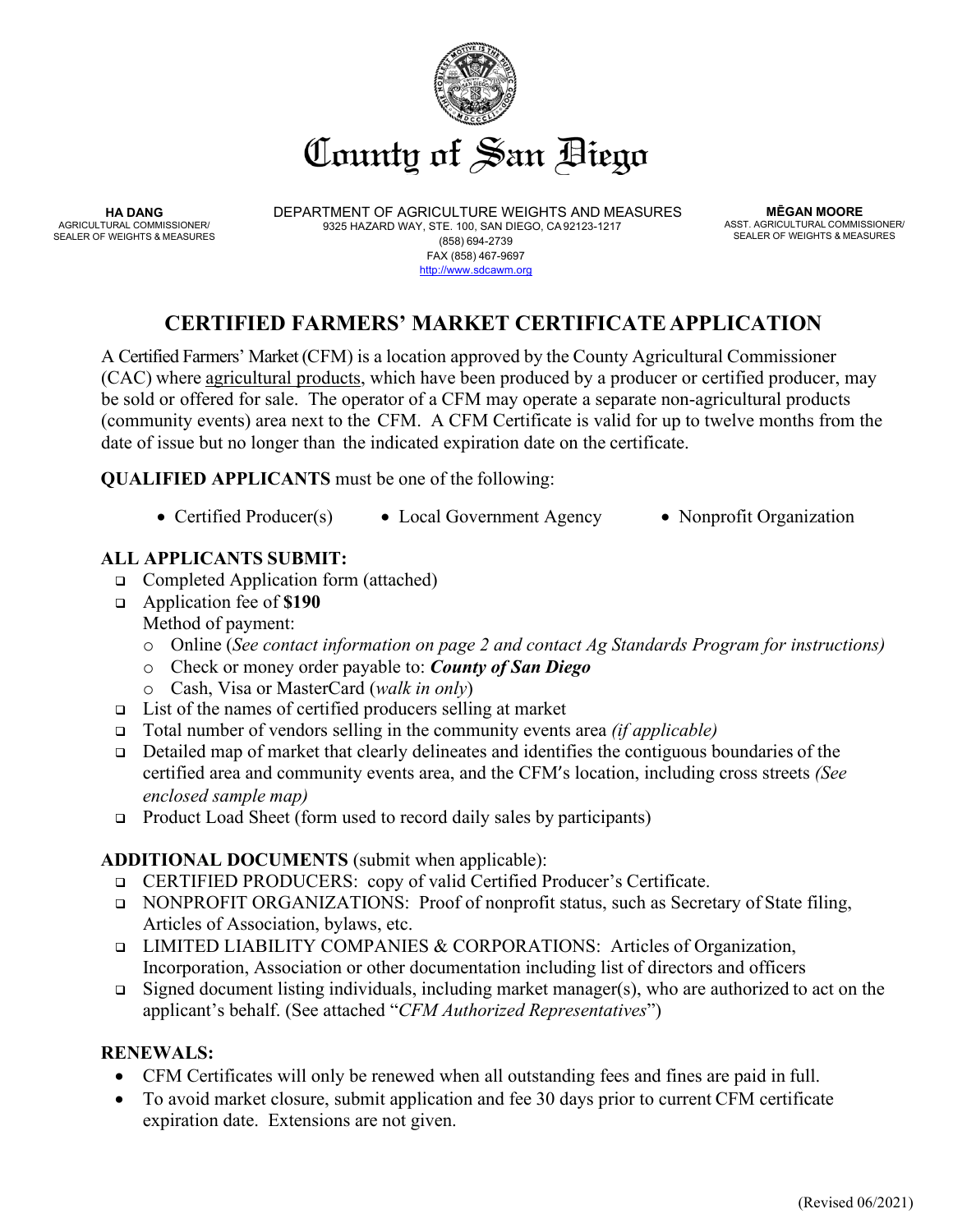### *Certified Farmers' Market Certificate Application County of San Diego*

- Submit a complete set of Product Load Sheets from a recent market day
- Existing CFMs for which the operator or location has changed are considered new applications.

### **PROCESSING:**

- An inspector will contact you to review the details of your application.
- The CAC office will contact you when the CFM Certificate is ready for your signature.
- The CFM Certificate will be signed, embossed, and then issued to you by CAC.

### **ADDITIONAL REQUIREMENTS:**

- A CFM is defined as a food facility and a valid health permit is required from the County of San Diego Department of Environmental Health (DEH). Contact DEH at (858) 505- 6900 or [fhdtempevents@sdcounty.ca.gov](mailto:fhdtempevents@sdcounty.ca.gov)
- CFMs must be operated in compliance with the local Planning, Fire, Police and Public Works Departments.
- Visit [www.sdfarmersmarkets.org a](http://www.sdfarmersmarkets.org/)nd select "Open a CFM" to learn about other agencies' regulatory requirements for CFMs.

### **INSPECTIONS**:

- The CAC inspects CFMs at least twice a year for compliance with Direct Marketing laws and regulations. (See attached "*CFM Resources & Information*")
- The property inspection fee is **\$166.00 per hour**, including round trip drive time to and from the inspection location. The fee must be paid before the certificate is renewed.

### **PROGRAM CONTACT:**

For more information, please contact the Ag Standards Program at (858) 614-7786 or [AgStandards.AWM@sdcounty.ca.gov](mailto:AgStandards.AWM@sdcounty.ca.gov)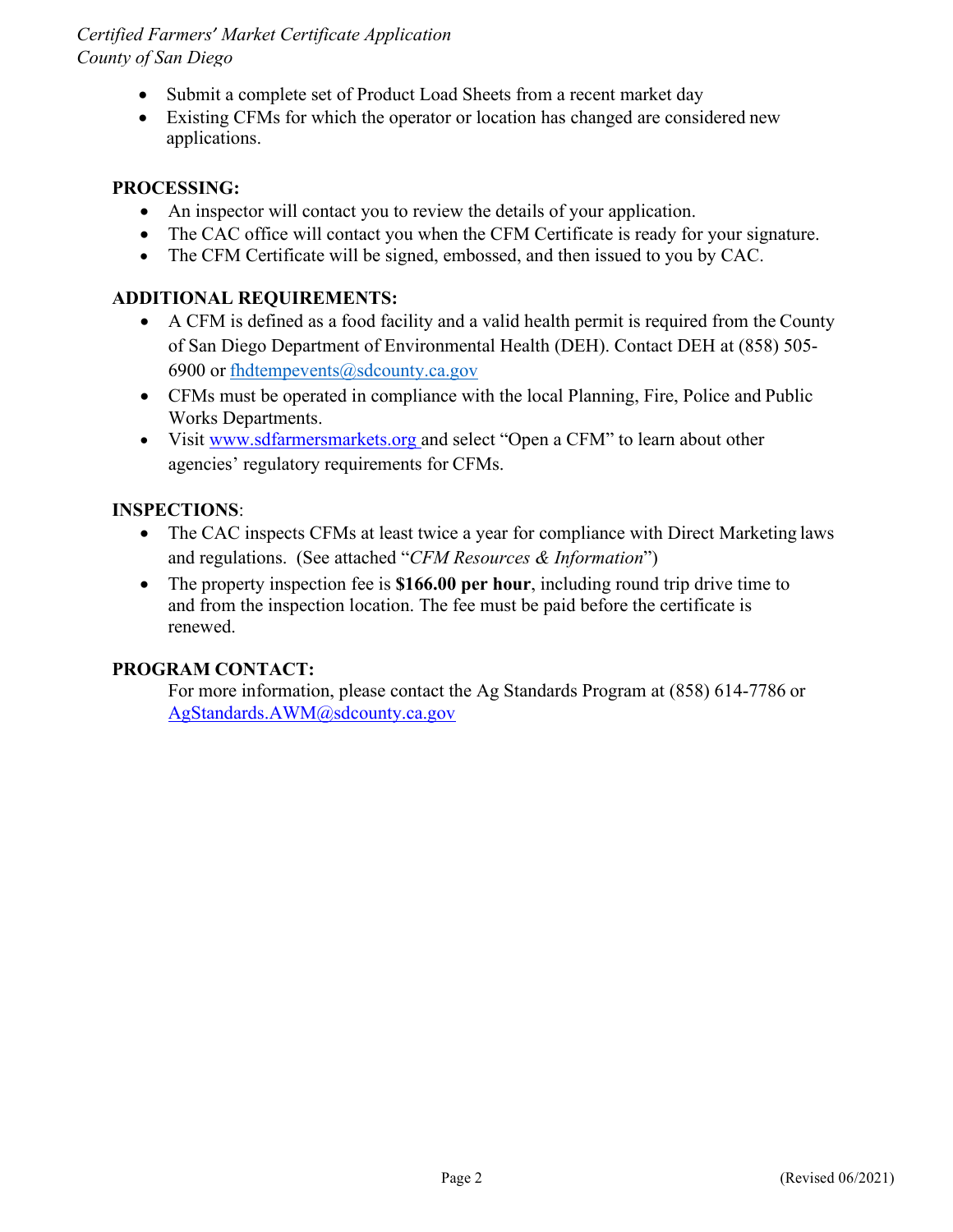# **CERTIFIED FARMERS' MARKET RESOURCES & INFORMATION**

### LAWS AND REGULATIONS (copies available by request):

Specific requirements for the operation of a certified farmers' market are found in:

- California Food and Agricultural Code, Division 17, Chapter 10.5
- California Code of Regulations, Title 3 commencing with Section 1392
- California Retail Food Code, Chapter 12

All agricultural products, when sold or offered for sale at a certified farmers' market, shall comply with all applicable laws and regulations.

### **WEBSITES:**

- [www.sdfarmersmarkets.org:](http://www.sdfarmersmarkets.org/) Agriculture, Weights & Measures CFM webpage has application packets, list of San Diego County CFMs, and training resources for certified producers and market operators (copies available by request).
- www.cdfa.ca.gov/is/i & c/cfm.html: California Department of Food and Agriculture - CFM Program information, links to Laws and Regulations, and market locator.
- https://www.cdfa.ca.gov/is/i & c/sffsg.html: California Department of Food and Agriculture – Small Farm Food Safety Guidelines.

### **ADDITIONAL INFORMATION:**

- CFM operators are responsible for ensuring that their market is operated in compliance with Direct Marketing laws and regulations.
- Violations at certified producers' booths can result in violations for the CFM.
- Please review the resources available at [www.sdfarmersmarkets.org](http://www.sdfarmersmarkets.org/) and speak with an inspector to learn more about the requirements that apply when operating a CFM.
- Keep enclosed "*Certified Farmers' Market Self-Inspection Checklist*" as a guide for you to comply with Direct Marketing laws and regulations.

### **PROGRAM CONTACT**

For more information or to email application and documents, please contact the Ag Standards Program at (858) 614-7786 or [AgStandards.AWM@sdcounty.ca.gov](mailto:AgStandards.AWM@sdcounty.ca.gov)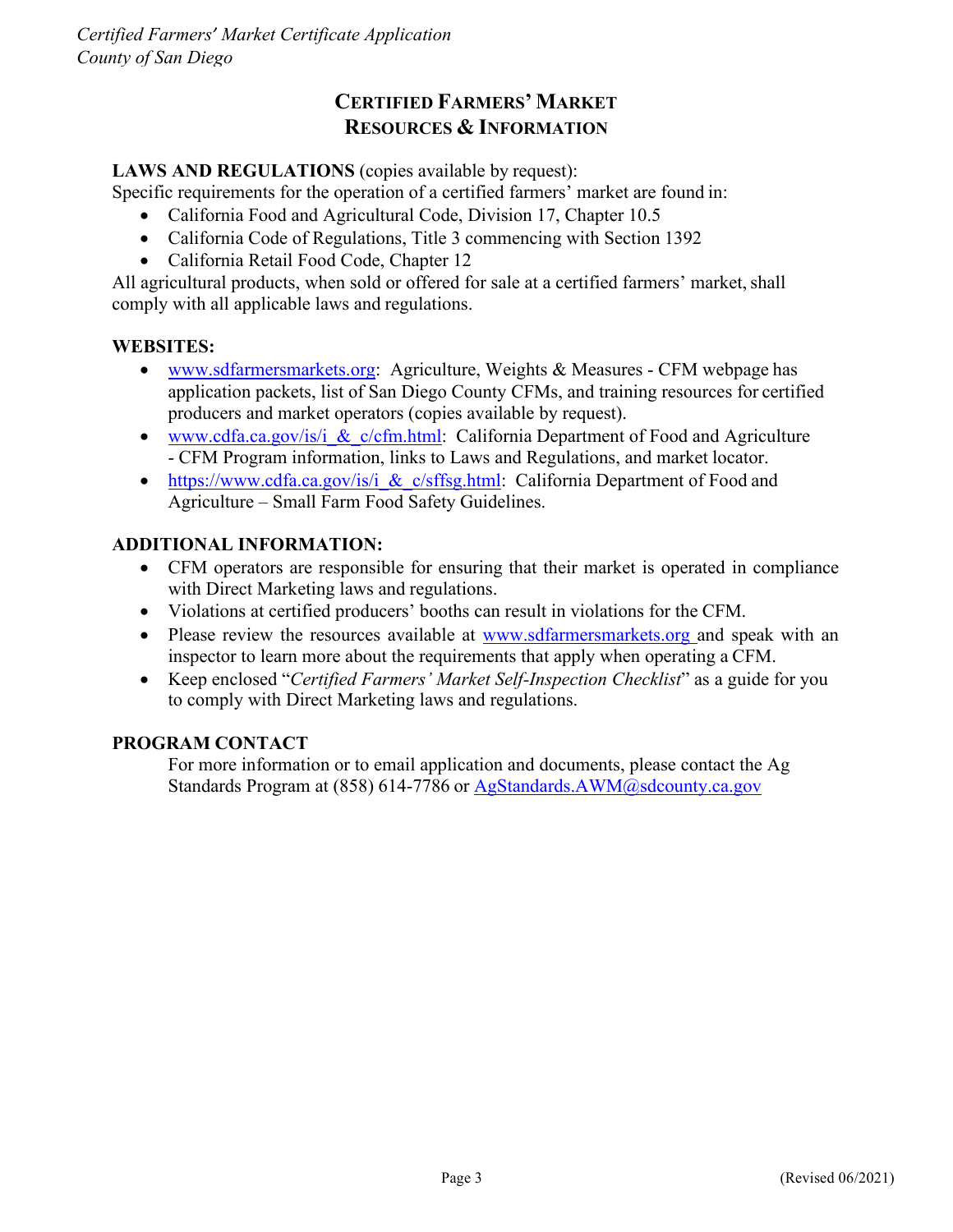### **APPLICATION FOR CERTIFIED FARMERS' MARKETCERTIFICATE**

**APPLICANT IS:** (CHECK ONE)<br>  $\Box$  Certified Producer(s)

 $\Box$  Local Government Agency  $\Box$  Nonprofit Organization

### **APPLICANT INFORMATION**

| ORGANIZATION NAME          | <b>FIRST &amp; LAST NAME</b> |
|----------------------------|------------------------------|
| <b>MAILING ADDRESS</b>     | <b>BUSINESS PHONE</b>        |
| CITY, STATE, & ZIP         | OTHER NUMBER                 |
| BUSINESS/RESIDENCE ADDRESS | <b>FAX NUMBER</b>            |
| CITY, STATE, & ZIP         | E-MAIL ADDRESS               |

### **MARKET INFORMATION**

| <b>MARKET NAME</b>     | <b>BUSINESS PHONE</b> |
|------------------------|-----------------------|
|                        |                       |
| <b>MAILING ADDRESS</b> | OTHER PHONE           |
|                        |                       |
| CITY, STATE, & ZIP     | <b>FAX NUMBER</b>     |
|                        |                       |
| MARKET MANAGER NAME    | <b>E-MAIL ADDRESS</b> |
|                        |                       |

### **MARKET LOCATION**

(Include Cross Streets)

CITY & ZIP

COUNTY OF SAN DIEGO

### **PLANNED SCHEDULE OF OPERATION**

| DAY                               |    | EST. # OF VENDORS PER MARKET DAY: |    |  |
|-----------------------------------|----|-----------------------------------|----|--|
| SEASON 1 – MONTHS OPEN            |    | SEASON 1 - HOURS OPEN             |    |  |
| <b>FROM</b>                       | TO | <b>FROM</b>                       | TΟ |  |
| SEASON 2 (optional) – MONTHS OPEN |    | SEASON 2 (optional) – HOURS OPEN  |    |  |
| <b>FROM</b>                       | TO | <b>FROM</b>                       | TO |  |

### **ADDITIONAL MARKET INFORMATION**

| <b>Market participates in:</b> | $\Box$ SNAP/EBT | ∃ WIC | $\Box$ Market Match | $\Box$ Do not participate but interested |
|--------------------------------|-----------------|-------|---------------------|------------------------------------------|
|                                |                 |       |                     | (Please send me information)             |

As the applicant, I hereby certify that the information provided on this application is true and that the Certified Farmers' Market willbe operated in compliance with the Direct Marketing regulations as provided in Title 3, Division 3, Chapter 1, Subchapter 4, Article 6.5 ofthe California Code of Regulations.

PRINTED NAME PRINTED NAME

SIGNATURE DATE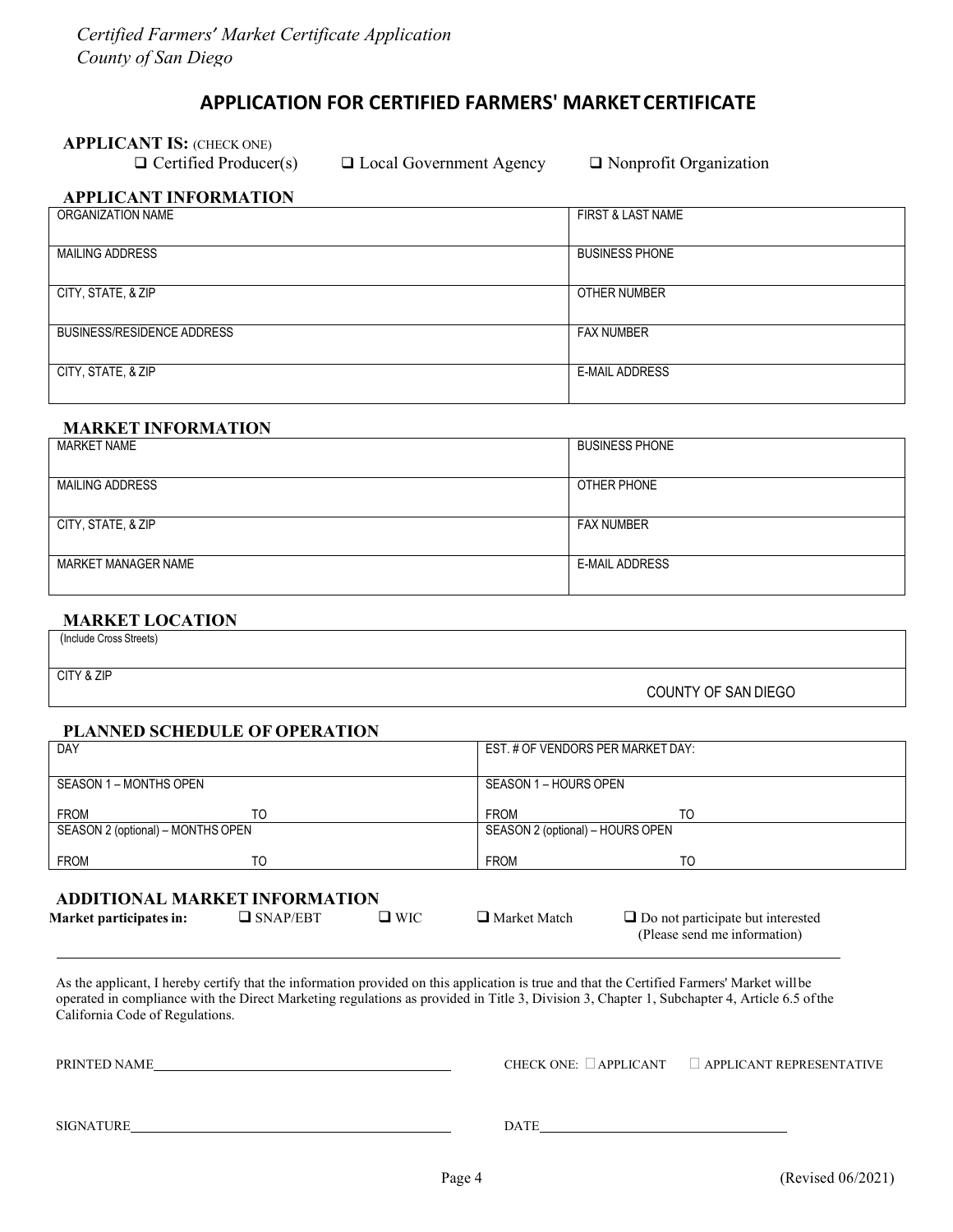# **CERTIFIED FARMERS' MARKET AUTHORIZED REPRESENTATIVES**

| , legal operator of the |                                                                                                                |  |  |  |
|-------------------------|----------------------------------------------------------------------------------------------------------------|--|--|--|
|                         | Certified Farmers' Market (CFM), do currently authorize the following people, pursuant to Title 3, Article 6.5 |  |  |  |
|                         | of the California Code of Regulations §1392.2(b), to represent the CFM in matters relating to signing of the   |  |  |  |
|                         | CFM certificate, application, and other documentation, and on-site management during CFM operation.            |  |  |  |
| <b>NAME</b>             | <b>NAME</b>                                                                                                    |  |  |  |
|                         |                                                                                                                |  |  |  |
|                         |                                                                                                                |  |  |  |
|                         |                                                                                                                |  |  |  |
|                         |                                                                                                                |  |  |  |
|                         |                                                                                                                |  |  |  |

I will immediately notify the endorsing Agricultural Commissioner/Sealer upon termination or change in status of CFM authorized representatives.

I am aware that any violation of the Direct Marketing Regulations (Title 3, Article 6.5 of the California Code of Regulations) by the CFM operator or by its authorized representatives may result in a civil administrative penalty and/or revocation of the CFM certificate and/or the privilege to operate a CFM.

I declare under penalty of perjury under the laws of the State of California that the foregoing is true and correct.

Printed Name Certified Farmers' Market Certificate No.

Signature Date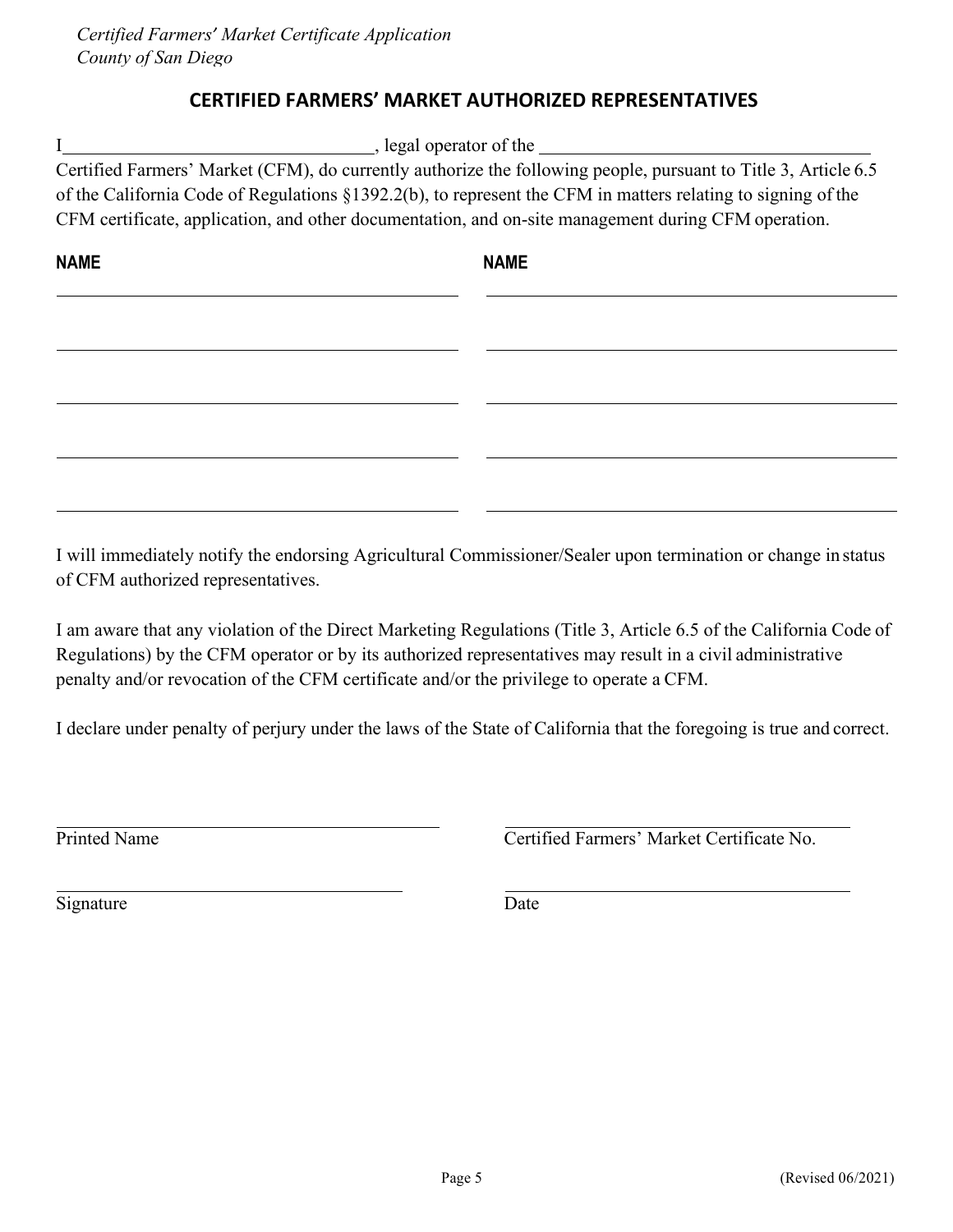*Certified Farmers' Market Certificate Application County of San Diego*

### **CERTIFIED FARMERS' MARKET SAMPLE SITE MAP for:**

Agriculture Weights and Measures (AWM)

### **Site Map Instructions**

The following site map items are required by the agencies listed above.

Maps must be clear and legible and include:

- 1. Property owner's name, current address, parcel address (if available)
- 2. Assessor's parcel number(s) (APN)
- 3. Parcel property dimensions of parcel infeet
- 4. Show North arrow direction inmap
- 5. Certified (farmers selling agricultural products) and non-certified (all other sales) sections
	- $\checkmark$  Certified area must be contiguous and separate from the non-agricultural section

Page 7 (Revised11/2020)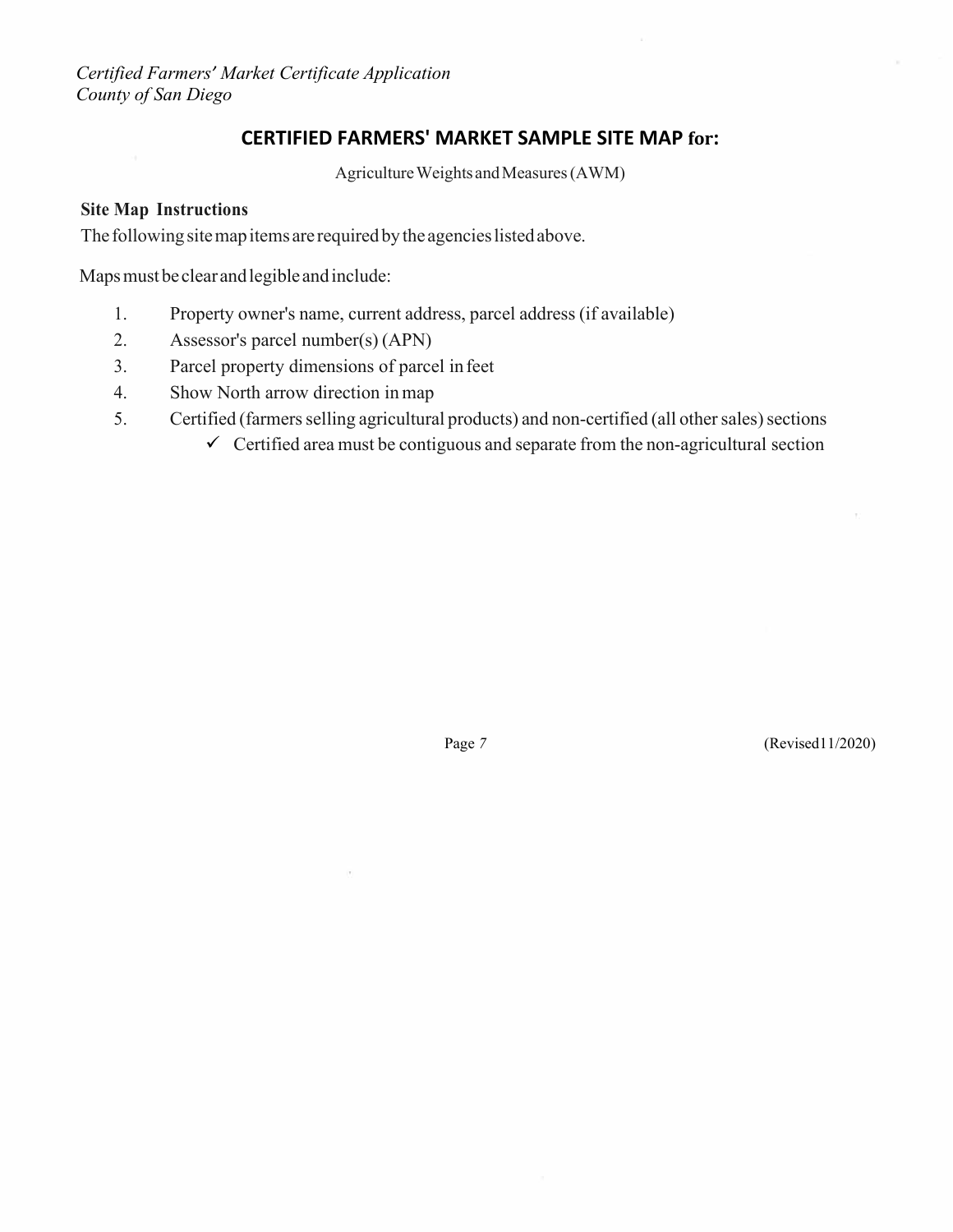*Application County of San*  Application County of San CFM Certificate *CFM Certificate* 

# CERTIFIED FARMERS' MARKET SAMPLE SITE MAP FOR: **CERTIFIED FARMERS' MARKET SAMPLE SITE MAP** FOR**:**

Agriculture Weights and Measures (AWM) Agriculture Weights and Measures (AWM)



**Market Name: Market Address:** 

**APN#:**